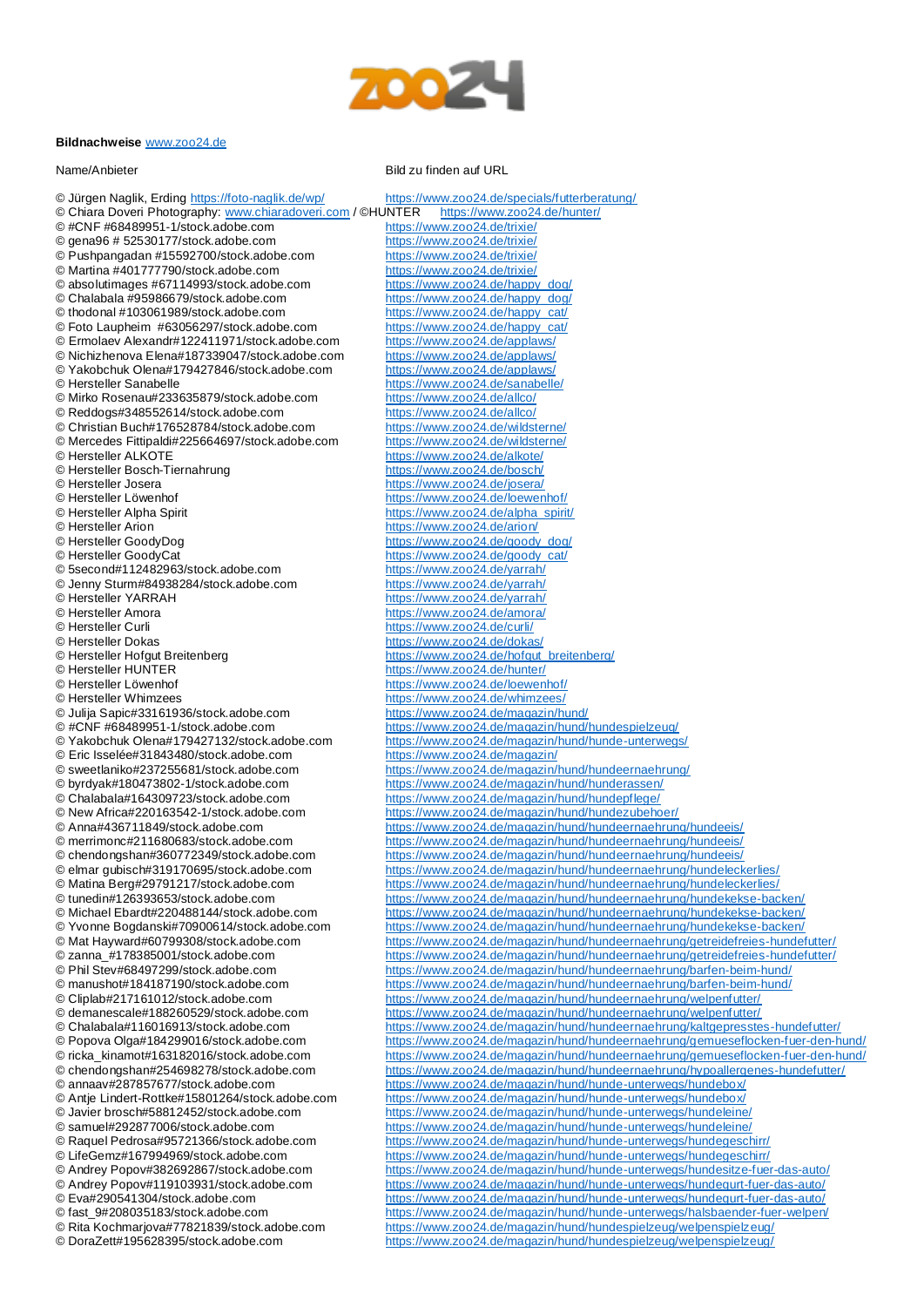© Header-Anton#139467131/stock.adobe.com <https://www.zoo24.de/magazin/katze/><br>© goodmanphoto#197413510/stock.adobe.com https://www.zoo24.de/magazin/katze/ © Anton#236991544/stock.adobe.com <https://www.zoo24.de/magazin/katze/katzenpflege/> © otsphoto#210686824/stock.adobe.com <https://www.zoo24.de/magazin/hund/hunde-unterwegs/hundejacke/><br>© 5second#285089768/stock.adobe.com https://www.zoo24.de/magazin/hund/hunderassen/beagle/

© pimmimemom#279497003-1/stock.adobe.com <https://www.zoo24.de/magazin/hund/hundespielzeug/hundepool/> © mdorottya#108309351/stock.adobe.com <https://www.zoo24.de/magazin/hund/hundespielzeug/hundepool/><br>© Carola Schubbel#24466160/stock.adobe.com https://www.zoo24.de/magazin/hund/hundespielzeug/schnueffelte © Carola Schubbel#24466160/stock.adobe.com <https://www.zoo24.de/magazin/hund/hundespielzeug/schnueffelteppich/> <https://www.zoo24.de/magazin/hund/hundespielzeug/hund-apportieren-beibringen/> © Karoline Thalhofer#330166283/stock.adobe.com <https://www.zoo24.de/magazin/hund/hundespielzeug/hund-apportieren-beibringen/> © Roman Milert#68830110/stock.adobe.com <https://www.zoo24.de/magazin/hund/hundespielzeug/intelligenzspiele-fuer-den-hund/> © Andrea Mayer#201729322/stock.adobe.com <https://www.zoo24.de/magazin/hund/hunderassen/border-collie/> © chronos7#129823599/stock.adobe.com <https://www.zoo24.de/magazin/hund/hunderassen/border-collie/><br>© Alena#138086334/stock.adobe.com https://www.zoo24.de/magazin/hund/hunderassen/dackel/ © Alena#138086334/stock.adobe.com <https://www.zoo24.de/magazin/hund/hunderassen/dackel/><br>© otsphoto#222153281/stock.adobe.com https://www.zoo24.de/magazin/hund/hunderassen/dackel/ <https://www.zoo24.de/magazin/hund/hunderassen/dackel/> © majtas#25130372/stock.adobe.com <https://www.zoo24.de/magazin/hund/hunderassen/dalmatiner/> © Osterland#79512423/stock.adobe.com <https://www.zoo24.de/magazin/hund/hunderassen/dalmatiner/> © JuttaB#235366705/stock.adobe.com <https://www.zoo24.de/magazin/hund/hunderassen/deutsche-dogge/> <https://www.zoo24.de/magazin/hund/hunderassen/deutsche-dogge/> © dieter76#37239050/stock.adobe.com <https://www.zoo24.de/magazin/hund/hunderassen/havaneser/><br>© Maria Curtis#301929076/stock.adobe.com https://www.zoo24.de/magazin/hund/hunderassen/havaneser/ © Maria Curtis#301929076/stock.adobe.com <https://www.zoo24.de/magazin/hund/hunderassen/havaneser/><br>© alexaphotoua#185055077/stock.adobe.com https://www.zoo24.de/magazin/hund/hunderassen/zwergspitz/ © alexaphotoua#185055077/stock.adobe.com <https://www.zoo24.de/magazin/hund/hunderassen/zwergspitz/> © Paul#320035656/stock.adobe.com <https://www.zoo24.de/magazin/hund/hunderassen/zwergspitz/> © rodimovpavel#204666650/stock.adobe.com <https://www.zoo24.de/magazin/hund/hundepflege/pfotenbalsam-fuer-den-hund/> © Karoline Thalhofer#198898010/stock.adobe.com <https://www.zoo24.de/magazin/hund/hundepflege/krallenschere-fuer-den-hund/> © Sebastian Wolf#30045697/stock.adobe.com <https://www.zoo24.de/magazin/hund/hundepflege/krallenschere-fuer-den-hund/><br>© Barbara Helgason#43719656/stock.adobe.com https://www.zoo24.de/magazin/hund/hundepflege/hundezahnbuerst <https://www.zoo24.de/magazin/hund/hundepflege/hundezahnbuerste/> © New Africa#249954115/stock.adobe.com <https://www.zoo24.de/magazin/hund/hundepflege/hundezahnbuerste/><br>© 135pixels#56452654/stock.adobe.com https://www.zoo24.de/magazin/hund/hundepflege/hundeshampoo/ © 135pixels#56452654/stock.adobe.com <https://www.zoo24.de/magazin/hund/hundepflege/hundeshampoo/><br>© Chalabala#164309674/stock.adobe.com https://www.zoo24.de/magazin/hund/hundepflege/hundeshampoo/ © Chalabala#164309674/stock.adobe.com <https://www.zoo24.de/magazin/hund/hundepflege/hundeshampoo/><br>© dioronimo#88386827/stock.adobe.com https://www.zoo24.de/magazin/hund/hundepflege/hundebuerste/ © djoronimo#88386827/stock.adobe.com <https://www.zoo24.de/magazin/hund/hundepflege/hundebuerste/><br>© Osterland#55079500/stock.adobe.com https://www.zoo24.de/magazin/hund/hundepflege/hundebuerste/ © Osterland#55079500/stock.adobe.com <https://www.zoo24.de/magazin/hund/hundepflege/hundebuerste/> © Dmitriy#293985881/stock.adobe.com <https://www.zoo24.de/magazin/hund/hundepflege/hundezahnpasta/><br>© New Africa#220536412/stock.adobe.com https://www.zoo24.de/magazin/hund/hundepflege/hundezahnpasta/ <https://www.zoo24.de/magazin/hund/hundepflege/hundezahnpasta/> © CallallooAlexis#34339726/stock.adobe.com <https://www.zoo24.de/magazin/hund/hundezubehoer/hundedecke/><br>© DoraZett#112517212/stock.adobe.com https://www.zoo24.de/magazin/hund/hundezubehoer/hundedecke/ © DoraZett#112517212/stock.adobe.com <https://www.zoo24.de/magazin/hund/hundezubehoer/hundedecke/><br>© alexei\_tm#419644635/stock.adobe.com https://www.zoo24.de/magazin/hund/hundezubehoer/hundebeutel/ <https://www.zoo24.de/magazin/hund/hundezubehoer/hundebeutel/> © Saklakova#146915461/stock.adobe.com <https://www.zoo24.de/magazin/hund/hundezubehoer/hundebeutel/><br>© buritora#384063360/stock.adobe.com https://www.zoo24.de/magazin/hund/hundezubehoer/hundewindelr © buritora#384063360/stock.adobe.com <https://www.zoo24.de/magazin/hund/hundezubehoer/hundewindeln/><br>© Firn#320489164/stock.adobe.com https://www.zoo24.de/magazin/hund/hundezubehoer/hundewindeln/ © Firn#320489164/stock.adobe.com <https://www.zoo24.de/magazin/hund/hundezubehoer/hundewindeln/><br>© Fauren#408107605/stock.adobe.com https://www.zoo24.de/magazin/hund/hundezubehoer/hundepfeife/ <https://www.zoo24.de/magazin/hund/hundezubehoer/hundepfeife/> © highwaystarz#90644029/stock.adobe.com <https://www.zoo24.de/magazin/hund/hundezubehoer/hundepfeife/> © anushot#117977637/stock.adobe.com <https://www.zoo24.de/magazin/hund/hundezubehoer/anti-schling-napf/> <https://www.zoo24.de/magazin/hund/hundezubehoer/anti-schling-napf/> © Grubärin#115746882/stock.adobe.com <https://www.zoo24.de/magazin/hund/hundezubehoer/zeckenhalsband-fuer-hunde/> <https://www.zoo24.de/magazin/hund/hundezubehoer/zeckenhalsband-fuer-hunde/> <https://www.zoo24.de/magazin/katze/katzen-unterwegs/> © Chris Mirek Freeman#244286126/stock.adobe.com <https://www.zoo24.de/magazin/katze/katzen-unterwegs/katzenhalsband/><br>© Stanislaw Mikulski#234975337/stock.adobe.com https://www.zoo24.de/magazin/katze/katzen-unterwegs/katzenh © Stanislaw Mikulski#234975337/stock.adobe.com <https://www.zoo24.de/magazin/katze/katzen-unterwegs/katzenhalsband/> © nskyr2#289572679/stock.adobe.com <https://www.zoo24.de/magazin/katze/katzen-unterwegs/katzengeschirr/> <https://www.zoo24.de/magazin/katze/katzen-unterwegs/katzengeschirr/> © absolutimages#58101584/stock.adobe.com <https://www.zoo24.de/magazin/katze/katzen-unterwegs/katzentransportbox/> © sofirinaja#399204884/stock.adobe.com <https://www.zoo24.de/magazin/katze/katzen-unterwegs/katzentransportbox/><br>© Impact Photography#135087036/stock.adobe.com https://www.zoo24.de/magazin/katze/katzenernaehrung/ © Impact Photography#135087036/stock.adobe.com <https://www.zoo24.de/magazin/katze/katzenernaehrung/><br>© Andrii#232662541/stock.adobe.com https://www.zoo24.de/magazin/katze/katzenernaehrung/ © Andrii#232662541/stock.adobe.com <https://www.zoo24.de/magazin/katze/katzenernaehrung/katzengras/><br>© pascalkphoto#186671641/stock.adobe.com https://www.zoo24.de/magazin/katze/katzenernaehrung/katzengras/ © pascalkphoto#186671641/stock.adobe.com <https://www.zoo24.de/magazin/katze/katzenernaehrung/katzengras/> © lalalululala#70125535/stock.adobe.com <https://www.zoo24.de/magazin/katze/katzenernaehrung/katzenmilch/> © www.freund-foto.de#17541779/stock.adobe.com <https://www.zoo24.de/magazin/katze/katzenernaehrung/katzenmilch/> <https://www.zoo24.de/magazin/katze/katzenernaehrung/katzenminze/> © Lightspruch#262582163/stock.adobe.com <https://www.zoo24.de/magazin/katze/katzenernaehrung/katzenminze/> © ajlatan#92617699/stock.adobe.com <https://www.zoo24.de/magazin/katze/katzenpflege/katzenbuerste/> © Denis#180654217/stock.adobe.com <https://www.zoo24.de/magazin/katze/katzenpflege/katzenbuerste/><br>© kelifamily#170601771/stock.adobe.com https://www.zoo24.de/magazin/katze/katzenpflege/katzenstreu/ © kelifamily#170601771/stock.adobe.com <https://www.zoo24.de/magazin/katze/katzenpflege/katzenstreu/> © New Africa#366632382/stock.adobe.com <https://www.zoo24.de/magazin/katze/katzenpflege/katzenstreu/> <https://www.zoo24.de/magazin/katze/katzenpflege/zeckenhalsband-fuer-die-katze/> © yulliash#211133015/stock.adobe.com https://www.zoo24.de/magazin/katze/katzenpflege/zeckenhalsband-fuer-die-katze/ © gismo2015#178677079/stock.adobe.com <https://www.zoo24.de/magazin/katze/katzenspielzeug/> <https://www.zoo24.de/magazin/katze/katzenspielzeug/fummelbrett-fuer-die-katze/> © Yaya Photos#392305256/stock.adobe.com <https://www.zoo24.de/magazin/katze/katzenspielzeug/fummelbrett-fuer-die-katze/> © veera#439691684/stock.adobe.com <https://www.zoo24.de/magazin/katze/katzenspielzeug/intelligenzspiele-fuer-katzen/> © veera#450345052/stock.adobe.com <https://www.zoo24.de/magazin/katze/katzenspielzeug/intelligenzspiele-fuer-katzen/> <https://www.zoo24.de/magazin/katze/katzenspielzeug/katzenspielzeug/> © cindy malnasi-EyeEm#350773235/stock.adobe.com <https://www.zoo24.de/magazin/katze/katzenspielzeug/katzenspielzeug/><br>© Africa Studio#124845914/stock.adobe.com https://www.zoo24.de/magazin/katze/katzenzubehoer/ © Africa Studio#124845914/stock.adobe.com <https://www.zoo24.de/magazin/katze/katzenzubehoer/><br>© Andrey Kuzmin#197186407/stock.adobe.com https://www.zoo24.de/magazin/katze/katzenzubehoer/ © Andrey Kuzmin#197186407/stock.adobe.com <https://www.zoo24.de/magazin/katze/katzenzubehoer/katzenklo/> <https://www.zoo24.de/magazin/katze/katzenzubehoer/katzenklo/> © DoraZett#166506026/stock.adobe.com <https://www.zoo24.de/magazin/katze/katzenzubehoer/katzennapf/> © Foto Laupheim#63056299/stock.adobe.com <https://www.zoo24.de/magazin/katze/katzenzubehoer/katzennapf/> © svetlana#393848901/stock.adobe.com <https://www.zoo24.de/magazin/katze/katzenzubehoer/kratzsaeule/><br>© Галина Сандалова#331101828/stock.adobe.com https://www.zoo24.de/magazin/katze/katzenzubehoer/kratzsaeule/ © Галина Сандалова#331101828/stock.adobe.com <https://www.zoo24.de/magazin/katze/katzenzubehoer/kratzsaeule/><br>© alho007#125306449/stock.adobe.com https://www.zoo24.de/magazin/hund/hunde-unterwegs/hundehalsb © alho007#125306449/stock.adobe.com <https://www.zoo24.de/magazin/hund/hunde-unterwegs/hundehalsbaender/> <https://www.zoo24.de/magazin/hund/hunde-unterwegs/hundehalsbaender/> © alexei\_tm#269979331/stock.adobe.com <https://www.zoo24.de/magazin/hund/hunde-unterwegs/hundejacke/> © Eva#231995585/stock.adobe.com <https://www.zoo24.de/magazin/hund/hunde-unterwegs/hundejacke/> <https://www.zoo24.de/magazin/hund/hunderassen/beagle/>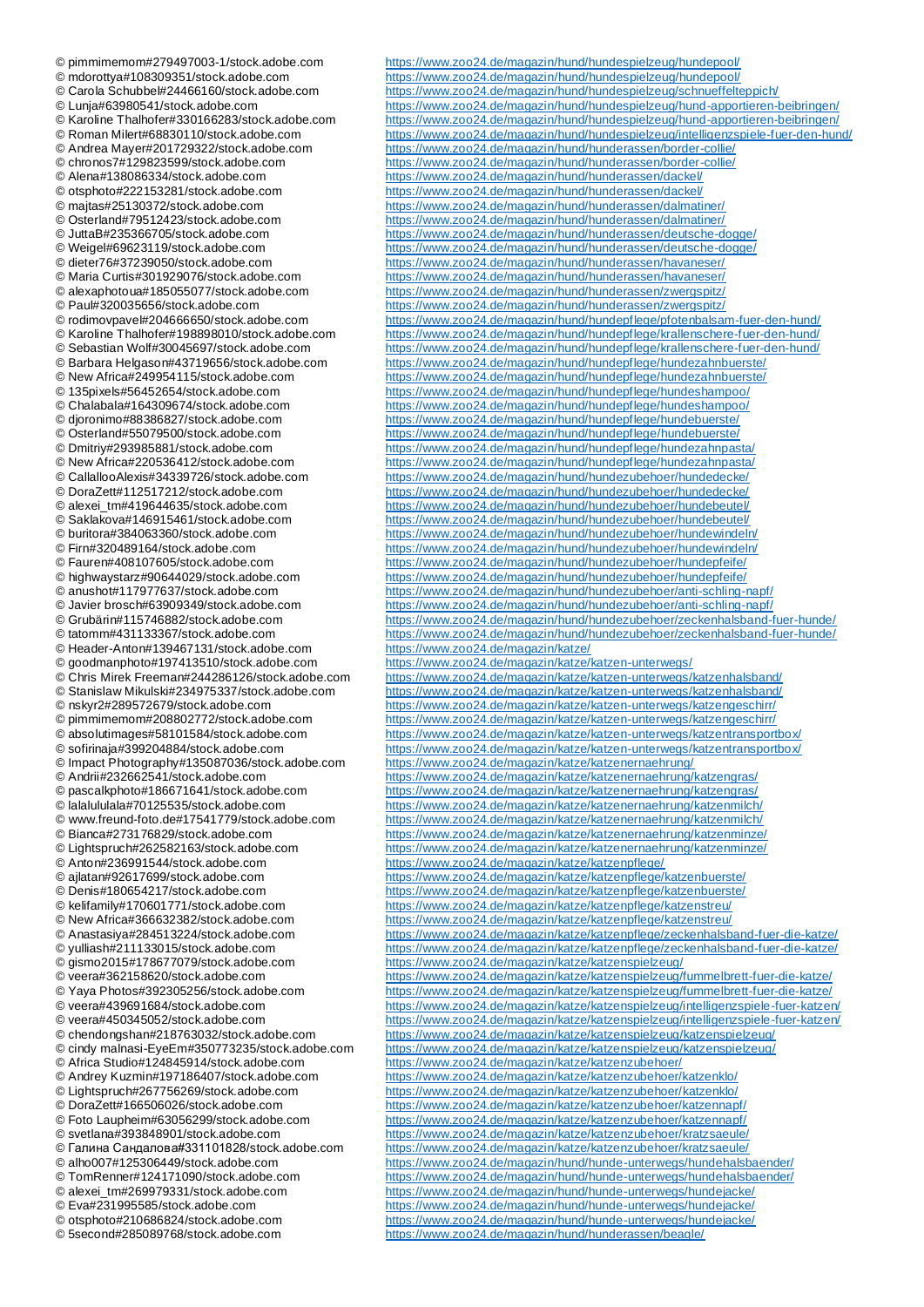© Thanunchai#335283198/stock.adobe.com <https://www.zoo24.de/magazin/hund/hunderassen/beagle/><br>© Dyrefotografi.dk#266009097/stock.adobe.com https://www.zoo24.de/magazin/hund/hunderassen/berner-© Dyrefotografi.dk#266009097/stock.adobe.com <https://www.zoo24.de/magazin/hund/hunderassen/berner-sennenhund/> © otsphoto#116002106/stock.adobe.com <https://www.zoo24.de/magazin/hund/hunderassen/berner-sennenhund/> © Andrey#281390539/stock.adobe.com <https://www.zoo24.de/magazin/hund/hundehaltung/hundegebell/><br>© kerkezz#286271047/stock.adobe.com https://www.zoo24.de/magazin/hund/hundehaltung/hundegebell/ © Дмитрий Киричай#246604695/stock.adobe.com <https://www.zoo24.de/magazin/katze/katzenhaltung/><br>© DoraZett#200236777/stock.adobe.com https://www.zoo24.de/magazin/katze/katzenhaltung/l © Maya Kruchancova#277825872/stock.adobe.com <https://www.zoo24.de/magazin/katze/katzenhaltung/halloween-fuer-katzen/> [leuchthalsbaender-fuer-den-hund/](https://www.zoo24.de/magazin/hund/hund-auf-reisen/sicherheit-im-dunkeln-leuchthalsbaender-fuer-den-hund/)<br>© A.Kiro#239337440/stock.adobe.com [leuchthalsbaender-fuer-den-hund/](https://www.zoo24.de/magazin/hund/hund-auf-reisen/sicherheit-im-dunkeln-leuchthalsbaender-fuer-den-hund/)<br>© click\_and\_photo#128829928/stock.adobe.com

[richtig/](https://www.zoo24.de/magazin/katze/katzenernaehrung/so-ernaehren-sie-ihr-katzenbaby-richtig/)<br>© Nattakorn#277233082/stock.adobe.com

[katzenfutter/](https://www.zoo24.de/magazin/katze/katzenernaehrung/so-erkennen-sie-hochwertiges-katzenfutter/)<br>© mariesacha#33573623/stock.adobe.com

[schneiden/](https://www.zoo24.de/magazin/katze/katzenpflege-gesundheit/vorsicht-beim-katzenkrallen-schneiden/)

[schneiden/](https://www.zoo24.de/magazin/katze/katzenpflege-gesundheit/vorsicht-beim-katzenkrallen-schneiden/)

[ihrer-katze-wissen-sollten/](https://www.zoo24.de/magazin/katze/katzenpflege-gesundheit/was-sie-ueber-den-fellwechsel-ihrer-katze-wissen-sollten/)

© Tanya#313692438/stock.adobe.com <https://www.zoo24.de/magazin/hund/hunderassen/golden-retriever/> © fesenko#94963927/stock.adobe.com <https://www.zoo24.de/magazin/hund/hundeernaehrung/hundekuchen-selber-machen/> © fesenko#100708102/stock.adobe.com <https://www.zoo24.de/magazin/hund/hundeernaehrung/hundekuchen-selber-machen/> © Eudyptula#287765535/stock.adobe.com <https://www.zoo24.de/magazin/hund/hunderassen/belgischer-schaeferhund/> © nadiia\_diachenko#87169706/stock.adobe.com <https://www.zoo24.de/magazin/hund/hunderassen/belgischer-schaeferhund/><br>© Rita Kochmarjova#58844604/stock.adobe.com https://www.zoo24.de/magazin/hund/hunderassen/bernhardiner/ © Rita Kochmarjova#58844604/stock.adobe.com <https://www.zoo24.de/magazin/hund/hunderassen/bernhardiner/><br>© Rita Kochmarjova#58872112/stock.adobe.com https://www.zoo24.de/magazin/hund/hunderassen/bernhardiner/ © Rita Kochmarjova#58872112/stock.adobe.com [https://www.zoo24.de/magazin/hund/hunderassen/bernhardiner/](https://www.zoo24.de/magazin/hund/hunderassen/beagle/)<br>© lalalululala#424647399/stock.adobe.com https://www.zoo24.de/magazin/katze/katzenpflege/katzenshamp © lalalululala#424647399/stock.adobe.com <https://www.zoo24.de/magazin/katze/katzenpflege/katzenshampoo/> © Pixel-Shot#239326911/stock.adobe.com [https://www.zoo24.de/magazin/katze/katzenpflege/katzenshampoo/](https://www.zoo24.de/magazin/katze/katzenpflege/katzenbuerste/) © Karoline Thalhofer#118936080/stock.adobe.com <https://www.zoo24.de/magazin/hund/hundeernaehrung/kuerbisrezepte-fuer-hunde/> © otsphoto#171970161/stock.adobe.com <https://www.zoo24.de/magazin/hund/hundeernaehrung/kuerbisrezepte-fuer-hunde/> © zanna#176772127/stock.adobe.com <https://www.zoo24.de/magazin/hund/hundeernaehrung/kuerbisrezepte-fuer-hunde/><br>© ANDREY#354255698/stock.adobe.com https://www.zoo24.de/magazin/hund/hunderassen/deutsch-drahthaar/ © ANDREY#354255698/stock.adobe.com <https://www.zoo24.de/magazin/hund/hunderassen/deutsch-drahthaar/> © Anton#226419214/stock.adobe.com <https://www.zoo24.de/magazin/hund/hunderassen/deutsch-drahthaar/><br>© benjaminnolte#140846957/stock.adobe.com https://www.zoo24.de/magazin/hund/hunderassen/dobermann/ © benjaminnolte#140846957/stock.adobe.com <https://www.zoo24.de/magazin/hund/hunderassen/dobermann/> © Dogs#12579336/stock.adobe.com <https://www.zoo24.de/magazin/hund/hunderassen/dobermann/><br>© byrdyak#58932777/stock.adobe.com https://www.zoo24.de/magazin/hund/hunderassen/husky/ © byrdyak#58932777/stock.adobe.com <https://www.zoo24.de/magazin/hund/hunderassen/husky/><br>© byrdyak#154756942/stock.adobe.com https://www.zoo24.de/magazin/hund/hunderassen/husky/ <https://www.zoo24.de/magazin/hund/hunderassen/husky/> © sir\_j#202321257/stock.adobe.com <https://www.zoo24.de/magazin/hund/hunderassen/husky/> © adogslifephoto#114101520/stock.adobe.com [https://www.zoo24.de/magazin/hund/hundeernaehrung/kuerbisrezepte-fuer-hunde/](https://www.zoo24.de/magazin/hund/hundeernaehrung/welpenfutter/) © chandlervid85#459660910/stock.adobe.com [https://www.zoo24.de/magazin/hund/hundeernaehrung/kuerbisrezepte-fuer-hunde/](https://www.zoo24.de/magazin/hund/hundeernaehrung/welpenfutter/) © Karoline Thalhofer#118936080/stock.adobe.com [https://www.zoo24.de/magazin/hund/hundeernaehrung/kuerbisrezepte-fuer-hunde/](https://www.zoo24.de/magazin/hund/hundeernaehrung/welpenfutter/) © minadezhda#72990714-1/stock.adobe.com [https://www.zoo24.de/magazin/hund/hundeernaehrung/kuerbisrezepte-fuer-hunde/](https://www.zoo24.de/magazin/hund/hundeernaehrung/welpenfutter/) © New Africa#225179072/stock.adobe.com [https://www.zoo24.de/magazin/hund/hundeernaehrung/kuerbisrezepte-fuer-hunde/](https://www.zoo24.de/magazin/hund/hundeernaehrung/welpenfutter/) [https://www.zoo24.de/magazin/hund/hundeernaehrung/kuerbisrezepte-fuer-hunde/](https://www.zoo24.de/magazin/hund/hundeernaehrung/welpenfutter/) © **SERGIYVOLODYMYROVYCH**#306179601/stock.adobe.com [https://www.zoo24.de/magazin/hund/hundeernaehrung/kuerbisrezepte-fuer-hunde/](https://www.zoo24.de/magazin/hund/hundeernaehrung/welpenfutter/) © Irina#451082730/stock.adobe.com [https://www.zoo24.de/magazin/hund/hundeernaehrung/duerfen-hunde-kuerbis-essen/](https://www.zoo24.de/magazin/hund/hundeernaehrung/welpenfutter/) [https://www.zoo24.de/magazin/hund/hundeernaehrung/duerfen-hunde-kuerbis-essen/](https://www.zoo24.de/magazin/hund/hundeernaehrung/welpenfutter/) © andreaobzerova#225039212/stock.adobe.com [https://www.zoo24.de/magazin/katze/katzenernaehrung/kuerbisrezepte-fuer-katzen/](https://www.zoo24.de/magazin/katze/katzenernaehrung/katzenminze/) © Jacquelin#260902347/stock.adobe.com [https://www.zoo24.de/magazin/katze/katzenernaehrung/kuerbisrezepte-fuer-katzen/](https://www.zoo24.de/magazin/katze/katzenernaehrung/katzenminze/) © sonyachny#217783018/stock.adobe.com [https://www.zoo24.de/magazin/katze/katzenernaehrung/kuerbisrezepte-fuer-katzen/](https://www.zoo24.de/magazin/katze/katzenernaehrung/katzenminze/) [https://www.zoo24.de/magazin/katze/katzenernaehrung/duerfen-katzen-kuerbis-essen/](https://www.zoo24.de/magazin/katze/katzenernaehrung/katzenminze/) © Ingo Bartussek#25975097/stock.adobe.com [https://www.zoo24.de/magazin/katze/katzenernaehrung/duerfen-katzen-kuerbis-essen/](https://www.zoo24.de/magazin/katze/katzenernaehrung/katzenminze/)<br>© baranq#266331772/stock.adobe.com www.zoo24.de/magazin/hund/hundehaltung/gute-gruende-fuer-ein-le © baranq#266331772/stock.adobe.com www.zoo24.de/magazin/hund/hundehaltung/gute-gruende-fuer-ein-leben-mit-hund/ www.zoo24.de/magazin/hund/hundehaltung/gute-gruende-fuer-ein-leben-mit-hund/ © Vasyl#170844008/stock.adobe.com www.zoo24.de/magazin/hund/hundehaltung/gute-gruende-fuer-ein-leben-mit-hund/ © wittybear#99767143/stock.adobe.com www.zoo24.de/magazin/hund/hundehaltung/gute-gruende-fuer-ein-leben-mit-hund/ © Anatoly Tiplyashin#293290552/stock.adobe.com <https://www.zoo24.de/magazin/hund/hundehaltung/halloween-und-hunde/> <https://www.zoo24.de/magazin/hund/hundehaltung/halloween-und-hunde/>

<https://www.zoo24.de/magazin/hund/hunderassen/golden-retriever/>

© kerkezz#286271047/stock.adobe.com <https://www.zoo24.de/magazin/hund/hundehaltung/hundegebell/><br>© Sergiy Bykhunenko#235802930/stock.adobe.com https://www.zoo24.de/magazin/hund/hundehaltung/hundegebell/ © Sergiy Bykhunenko#235802930/stock.adobe.com <https://www.zoo24.de/magazin/hund/hundehaltung/hundegebell/> <https://www.zoo24.de/magazin/hund/hundehaltung/> © DoraZett#200236777/stock.adobe.com <https://www.zoo24.de/magazin/katze/katzenhaltung/balkon-katzensicher-machen/> <https://www.zoo24.de/magazin/katze/katzenhaltung/balkon-katzensicher-machen/> © ANton#284736444/stock.adobe.com <https://www.zoo24.de/magazin/katze/katzenhaltung/halloween-fuer-katzen/><br>© Maya Kruchancova#277825872/stock.adobe.com https://www.zoo24.de/magazin/katze/katzenhaltung/halloween-fuer-katzen/

© anastas\_#265819756/stock.adobe.com <https://www.zoo24.de/magazin/katze/katzenhaltung/katze-an-hund-gewoehnen/> © prystai#300914896/stock.adobe.com [https://www.zoo24.de/magazin/katze/katzenhaltung/katze-an-hund-gewoehnen/](https://www.zoo24.de/magazin/katze/katzenhaltung/halloween-fuer-katzen/) [https://www.zoo24.de/magazin/katze/katzenhaltung/katze-an-hund-gewoehnen/](https://www.zoo24.de/magazin/katze/katzenhaltung/halloween-fuer-katzen/) © alexei\_tm#135270616/stock.adobe.com [https://www.zoo24.de/magazin/hund/hund-auf-reisen/sicherheit-im-dunkeln-](https://www.zoo24.de/magazin/hund/hund-auf-reisen/sicherheit-im-dunkeln-leuchthalsbaender-fuer-den-hund/)

[https://www.zoo24.de/magazin/hund/hund-auf-reisen/sicherheit-im-dunkeln-](https://www.zoo24.de/magazin/hund/hund-auf-reisen/sicherheit-im-dunkeln-leuchthalsbaender-fuer-den-hund/)

© click\_and\_photo#128829928/stock.adobe.com <https://www.zoo24.de/magazin/hund/hundehaltung/weihnachtsgeschenke-fuer-hund-und-halter/> © otsphoto#180849667/stock.adobe.com <https://www.zoo24.de/magazin/hund/hundehaltung/weihnachtsgeschenke-fuer-hund-und-halter/> <https://www.zoo24.de/magazin/hund/hundehaltung/weihnachten-mit-dem-hund-feiern/> © Vasyl#180701981/stock.adobe.com <https://www.zoo24.de/magazin/hund/hundehaltung/weihnachten-mit-dem-hund-feiern/> © jozsitoeroe#131411158/stock.adobe.com <https://www.zoo24.de/magazin/hund/hundehaltung/silvester-mit-hund-das-sollten-sie-beachten/> <https://www.zoo24.de/magazin/hund/hundehaltung/silvester-mit-hund-das-sollten-sie-beachten/> © Ermolaev Alexandr#269491301/stock.adobe.com [https://www.zoo24.de/magazin/katze/katzenernaehrung/so-ernaehren-sie-ihr-katzenbaby-](https://www.zoo24.de/magazin/katze/katzenernaehrung/so-ernaehren-sie-ihr-katzenbaby-richtig/)

© Nattakorn#277233082/stock.adobe.com<https://www.zoo24.de/magazin/katze/katzenernaehrung/so-ernaehren-sie-ihr-katzenbaby-richtig/> © Africa Studio#140702978/stock.adobe.com <https://www.zoo24.de/magazin/katze/katzenernaehrung/so-erkennen-sie-hochwertiges-katzenfutter/> <https://www.zoo24.de/magazin/katze/katzenernaehrung/so-erkennen-sie-hochwertiges-katzenfutter/> © Ermolaev Alexandr#204093836/stock.adobe.com [https://www.zoo24.de/magazin/katze/katzenernaehrung/so-erkennen-sie-hochwertiges-](https://www.zoo24.de/magazin/katze/katzenernaehrung/so-erkennen-sie-hochwertiges-katzenfutter/)

<https://www.zoo24.de/magazin/katze/katzenernaehrung/so-erkennen-sie-hochwertiges-katzenfutter/> © Agence DER#39203596/stock.adobe.com [https://www.zoo24.de/magazin/katze/katzenpflege-gesundheit/vorsicht-beim-katzenkrallen-](https://www.zoo24.de/magazin/katze/katzenpflege-gesundheit/vorsicht-beim-katzenkrallen-schneiden/)

© makieni#133023768/stock.adobe.com [https://www.zoo24.de/magazin/katze/katzenpflege-gesundheit/vorsicht-beim-katzenkrallen-](https://www.zoo24.de/magazin/katze/katzenpflege-gesundheit/vorsicht-beim-katzenkrallen-schneiden/)

© dima#204943551/stock.adobe.com [https://www.zoo24.de/magazin/katze/katzenpflege-gesundheit/was-sie-ueber-den-fellwechsel-](https://www.zoo24.de/magazin/katze/katzenpflege-gesundheit/was-sie-ueber-den-fellwechsel-ihrer-katze-wissen-sollten/)

© Impact Photography#139078244/stock.adobe.com [https://www.zoo24.de/magazin/katze/katzenpflege-gesundheit/was-sie-ueber-den-](https://www.zoo24.de/magazin/katze/katzenpflege-gesundheit/was-sie-ueber-den-fellwechsel-ihrer-katze-wissen-sollten/)

[fellwechsel-ihrer-katze-wissen-sollten/](https://www.zoo24.de/magazin/katze/katzenpflege-gesundheit/was-sie-ueber-den-fellwechsel-ihrer-katze-wissen-sollten/)<br>© DoraZett#212139238-1/stock.adobe.co

<https://www.zoo24.de/magazin/katze/katzenspiel-sport/beschaeftigungsmoeglichkeiten-fuer-die-katze/>